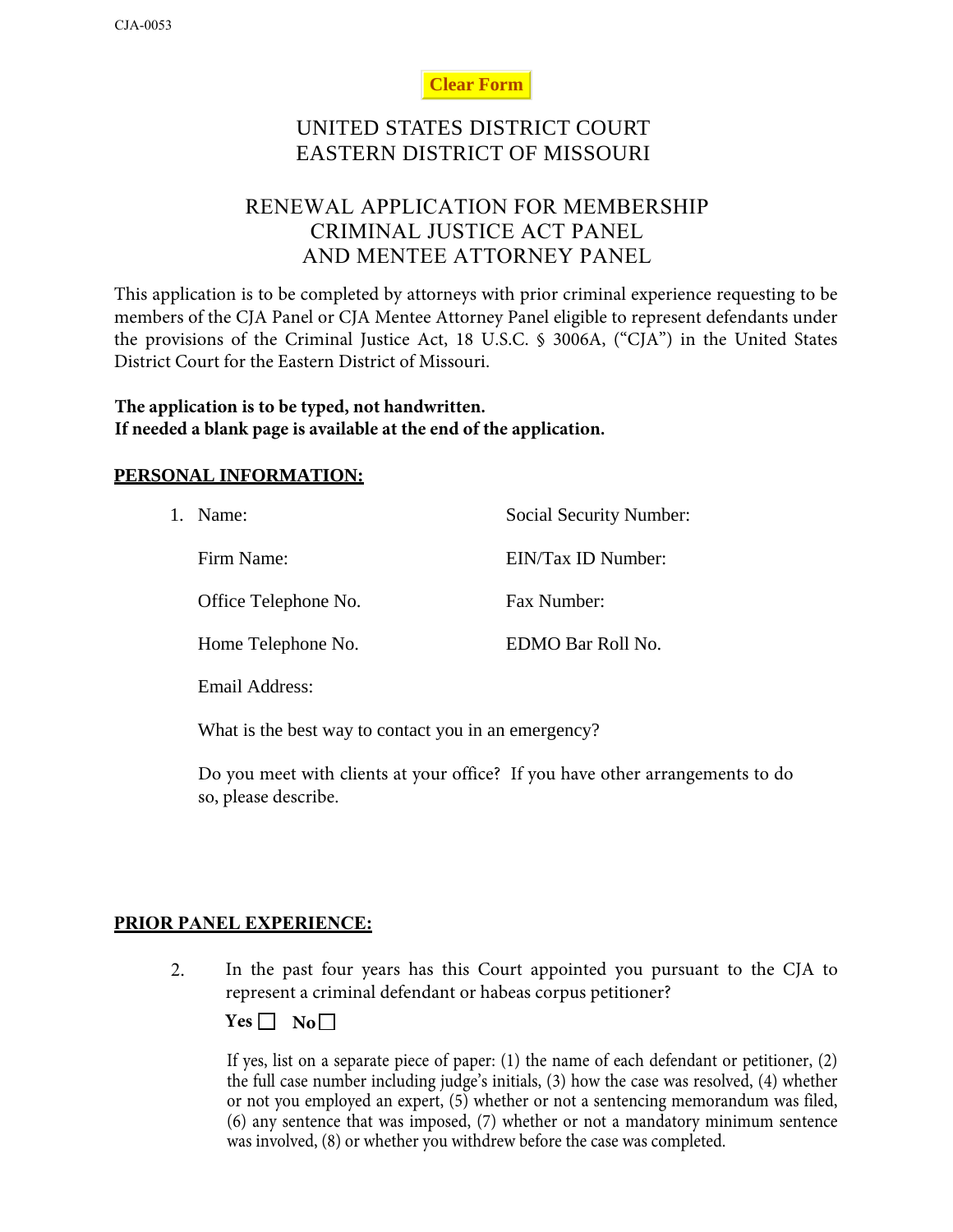3. In the past four years have you declined any appointments from this court, whether because of conflicts of interest, scheduling problems, or any other reason?

If yes, list the name of the defendant, case number, name of judge who sought to appoint you and reason you declined the appointment.

4. Have you ever been a member of any other District's Criminal Justice Act Panel?  $Yes \Box No \Box$ 

If yes, list the court and dates.

5. Have you ever applied to become a member of another District's Criminal Justice Act Panel and been denied admittance?

| -- | u i |
|----|-----|
|    |     |

If yes, list the District you applied to and the dates of application.

- 6. List any federal judge (whether in this District or another) before whom you have tried a criminal case in the past four years, and provide the style of case, case number, defendant's name, opposing counsel, trial judge, and result.
- 7. List all other jury trials you have tried in the past four years and provide the style of case, case number, defendant's name, opposing counsel, trial judge, and result.
- 8. List the sentencings with significant factual or legal disputes you have had in the past four years, and provide the style of case, case number, defendant's name, opposing counsel, trial judge, and result. (no more than five (5) needed)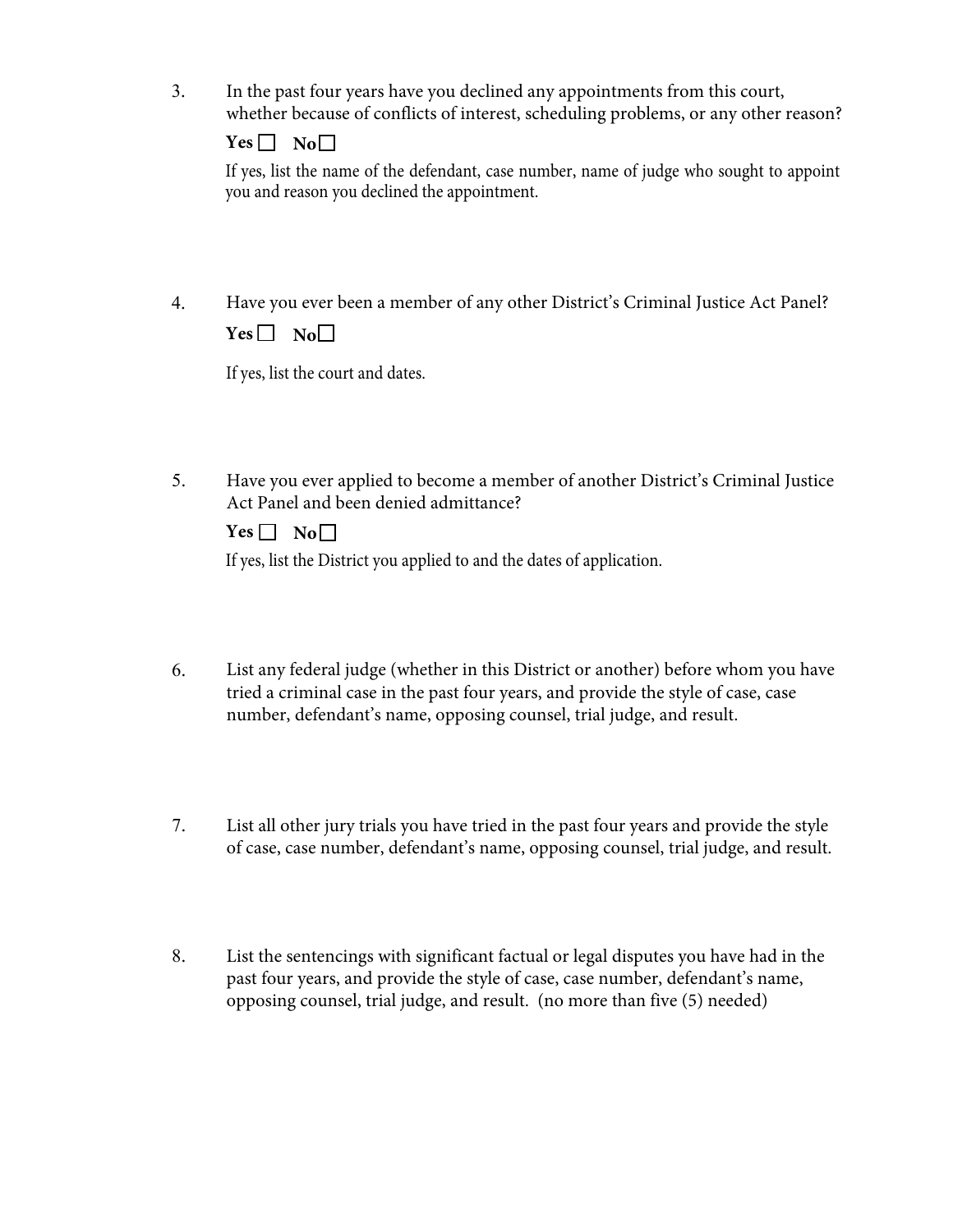9. Have you hired a private investigator or other expert in the past four (4) years to assist you with a case?

**Yes No** 

If yes, list the style of case, case number, defendant's name, opposing counsel, trial judge, and type of expert used.

- 10. Please attach at least three (3) writing samples of documents you have filed in federal court in the last four years.
- 11. Within the past four years have you been the subject of a disciplinary complaint or investigation before any bar association or court?

If yes, please explain. **Yes No** 

- 12. Within the past four years have you been arrested, summoned, charged or convicted of any criminal offenses, other than minor traffic infractions?  $Yes \Box No \Box$ If yes, please explain.
- 13. If you are selected as a member of the CJA Panel, will you be willing to work with other attorneys seeking membership on the CJA Mentee Attorney Panel by acting as a proctor attorney and actively getting them involved in your CJA appointed cases?

14. Do you understand that there are compensation limits for appointed counsel under the CJA and that the Court is the final arbiter of the payment of counsel?

| ., | H |
|----|---|
|----|---|

15. Do you understand that you are personally responsible for the representation of your client upon receiving a CJA appointment and that the responsibility cannot be delegated?

**Yes No□**